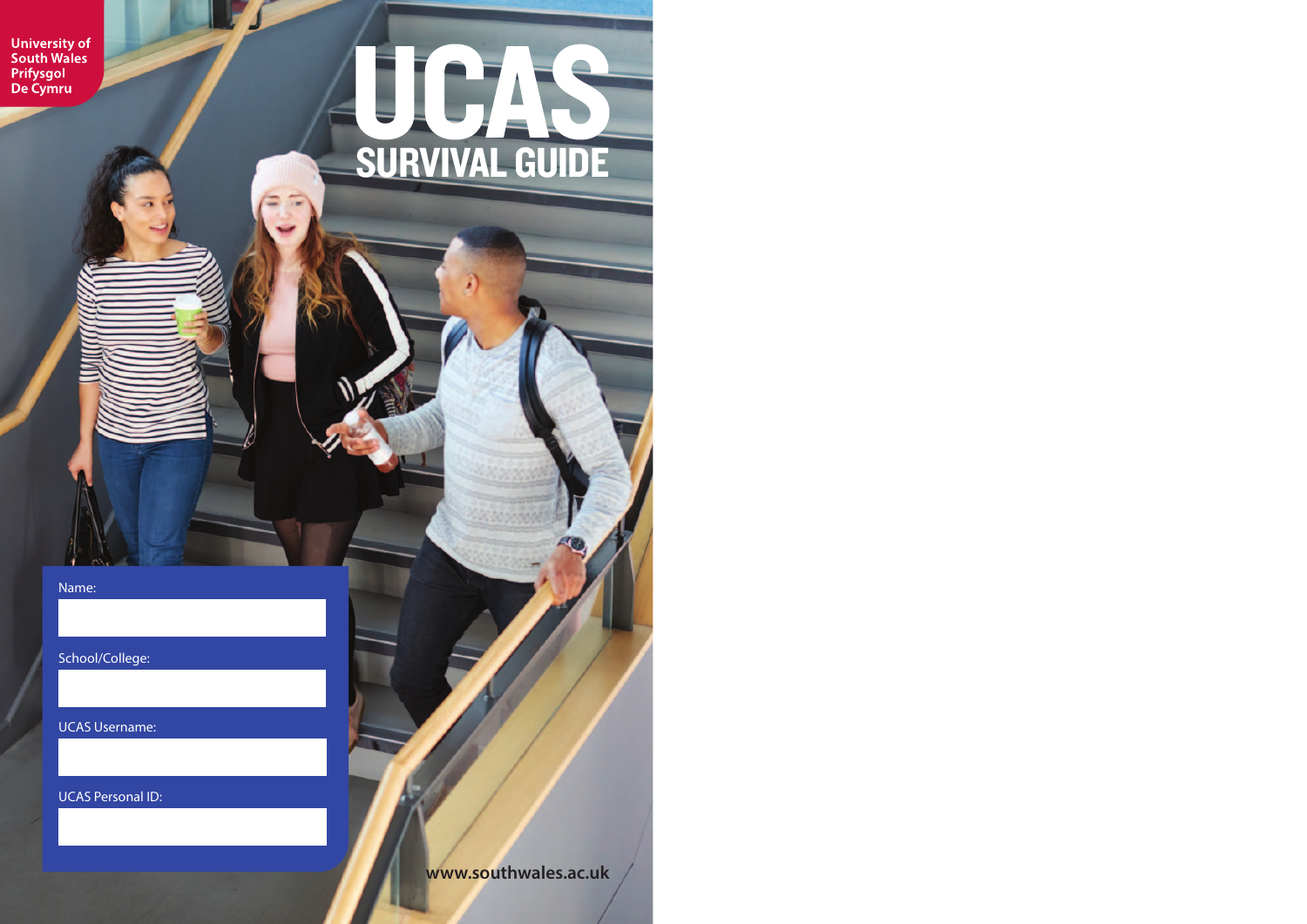# **UCAS PROCESS** Applying to university our Keep on top of it all.

**Applying to university can seem a daunting process, so to make sure**

### JUNE-SEPTEMBER

#### **RESEARCH**

With more than 36,000 courses available across hundreds of universities, narrowing these down to just five can be hard work.

It's important to start early. The best way to research universities is to attend Open Days. You can find our Open Day dates and book your place online at: **www.southwales.ac.uk/opendays**

### SEPTEMBER-JANUARY FEBRUARY-JUNE AUGUST

#### APPLY

Applications are made to UCAS between September and January, with most of this process completed at your school or college.

The personal statement is one of the most important parts of the application. University tutors rely on this information when making a decision about whether to accept potential students, so it needs to be the best reflection of you. You'll find more guidance on writing your personal statement in this booklet.

## APPLY FOR STUDENT FINANCE

Students from Wales can make a student finance application at: **www.studentfinancewales.co.uk**. Students from England can make a student finance application at: **www.gov.uk/student-finance**

#### UCAS EXTRA

If you receive no offers from your five UCAS choices, or choose to decline all the offers you are made, you will have the chance to enter UCAS Extra. This is a second chance for some students who were not successful with their initial applications. You will only be able to apply for courses at institutions that still have vacancies. For more information, please visit: **www.ucas.com**

## RESULTS DAY

#### AND CLEARING If you haven't secured a place at university after receiving your results, or if you fail to meet the entry requirements for your firm and insurance choices, you can enter a system called

Clearing. This matches students with spare university places.

#### **OFFERS**

- Once you have applied, you 'll start to receive offers. The types of offers are below:
- **Unconditional offer** is an offer of a place on a university course, where the applicant has met all of the entry criteria.
- **Conditional offer** is dependent on the applicant meeting certain criteria, such as particular grades or UCAS tariff points. Most applicants receive this type of offer. Depending on the course, some universities may invite you to attend an interview or audition before they make their decision.
- **Unsuccessful** means that the applicant has not been accepted for the university course.

#### **ACCEPTANCE**

Once you have received your offers, you will need to decide on your **firm acceptance**, which is the offer you accept as your first choice. In addition, you can make an **insurance acceptance** (your second choice), in case you don't get the grades needed for your first choice. It is important that the entry requirements for your insurance course are lower than those of your firm acceptance course. You have until the beginning of May to reply to all offers.

### UCAS DEADLINES

#### 15 OCTOBER

The deadline for courses such as medicine, dentistry and veterinary science, and for applications to Oxford or Cambridge.

#### 25 JANUARY

The deadline for most UCAS applications. Some scholarship and bursary application deadlines are also tied to this date.

YOU'RE NOW A **IINIVERSITY STUDENT** SEPTEMBER JANUARY-MAY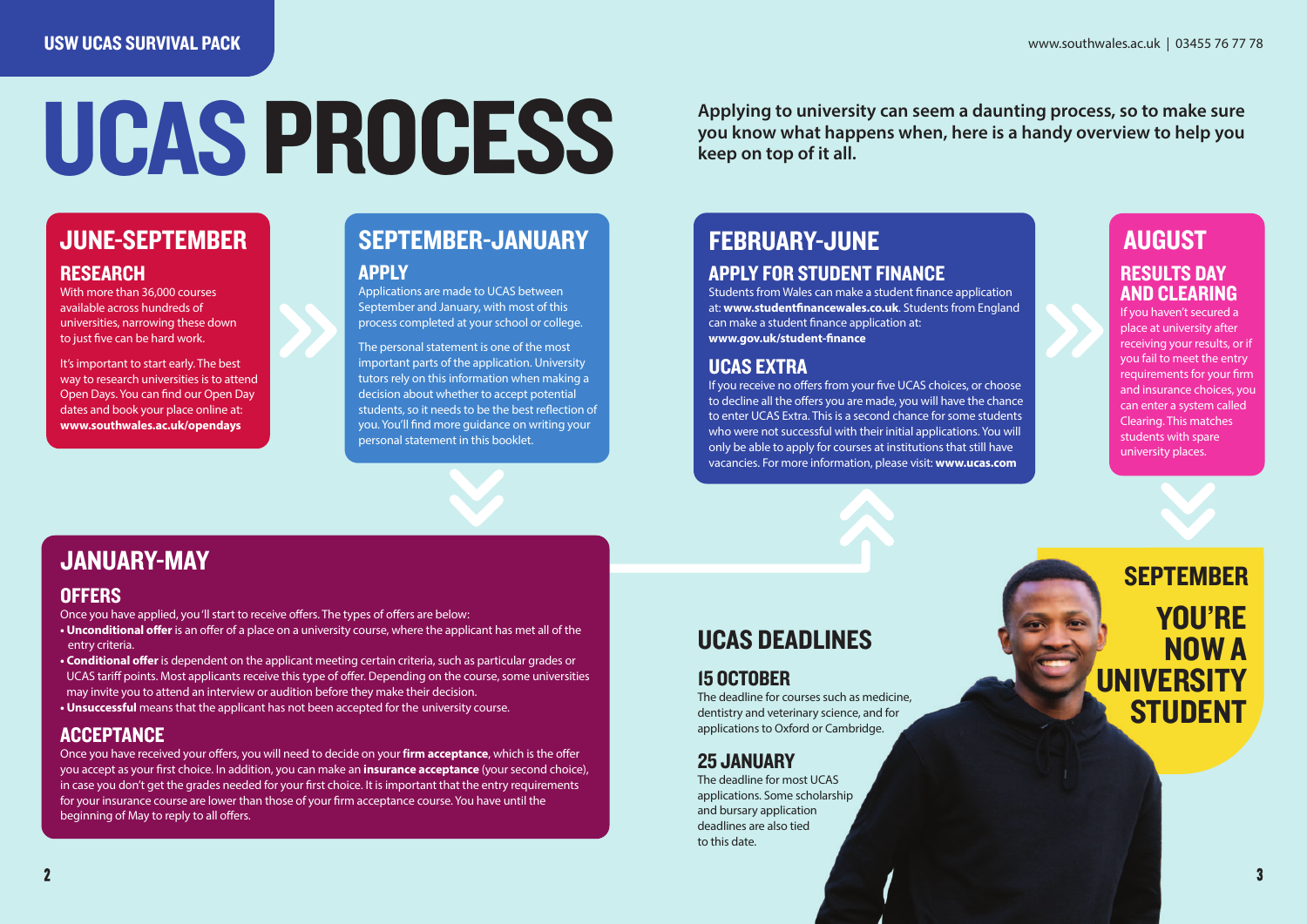### RESEARCH: WHAT TO CONSIDER

| <b>INSTITUTION</b>           | <b>COURSE TITLE(S)</b> | <b>OPEN DAYS</b> | <b>SCHOLARSHIP/</b><br><b>BURSARY</b><br><b>AVAILABLE?</b> | ENTRY<br>REQUIREMENTS |
|------------------------------|------------------------|------------------|------------------------------------------------------------|-----------------------|
| University of<br>South Wales |                        |                  | SCHOLARSHIPS AND<br>BURSARIES AT USW:<br>汩                 |                       |
|                              |                        |                  |                                                            |                       |
|                              |                        |                  |                                                            |                       |
|                              |                        |                  |                                                            |                       |
|                              |                        |                  |                                                            |                       |
|                              |                        |                  |                                                            |                       |

## PERSONAL STATEMENT

**Students often find the personal statement the most challenging part of their UCAS application. It may be difficult to squeeze all of your achievements and experiences into just 47 lines or 4,000 characters.** 

#### MIND MAP

Before you start working on your personal statement, you need to consider what you want to include and what you want your chosen universities to know about you. Map out your ideas, achievements and experiences below.

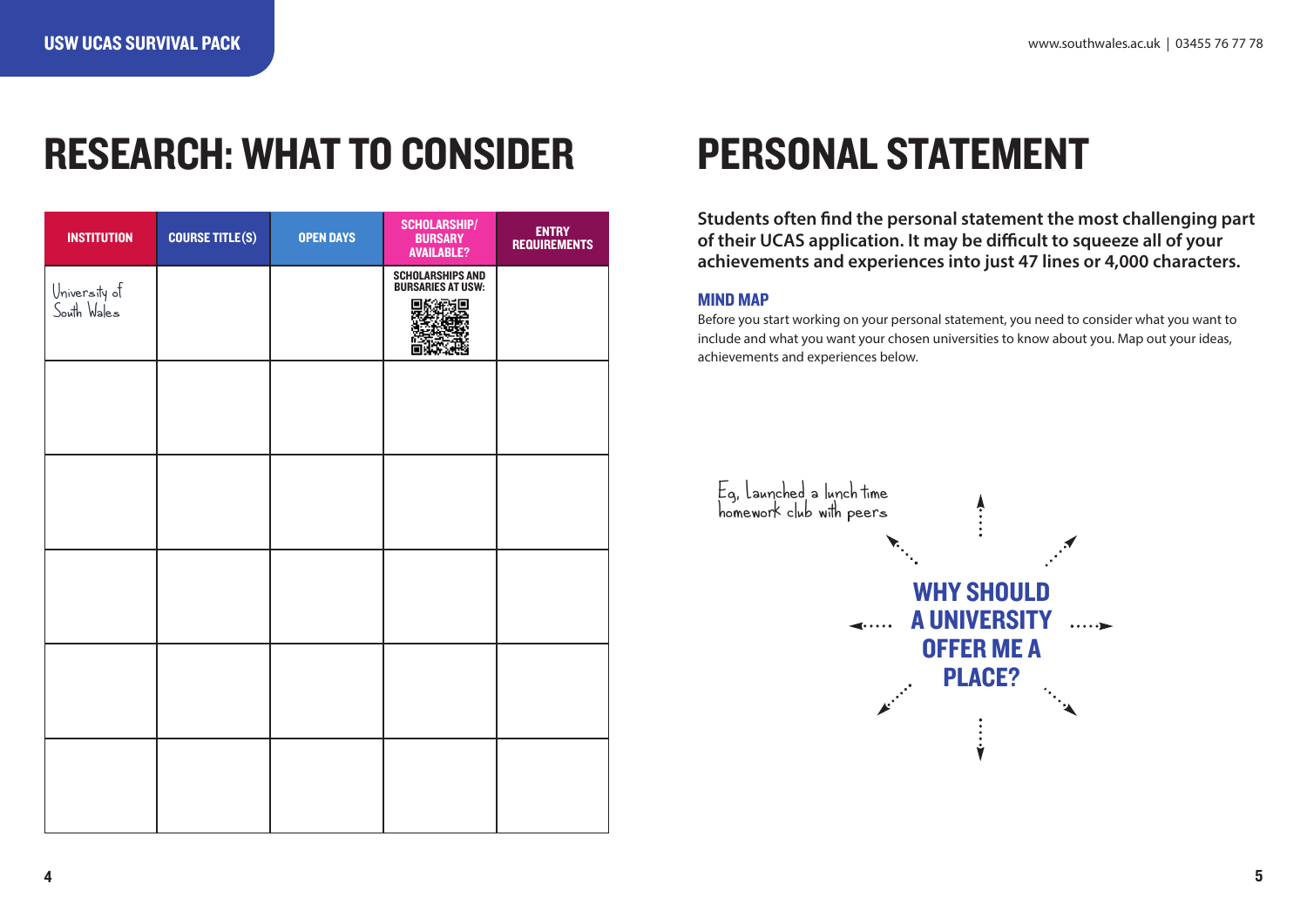### WRITING YOUR PERSONAL STATEMENT

**To begin drafting your personal statement, use your ideas from the previous page to write brief answers to the following questions.** 

#### WHY DO YOU WANT TO DO THIS COURSE?

Think about your current studies:

- Are there particular elements you enjoy?

- Are there areas you want to study further?

What appeals to you most about the course you have chosen? Why have you chosen it?

Do you have a career in mind? Is this connected to the course you want to study? How do you demonstrate your passion for your subject? What additional reading, online courses or webinars or podcasts have you enjoyed?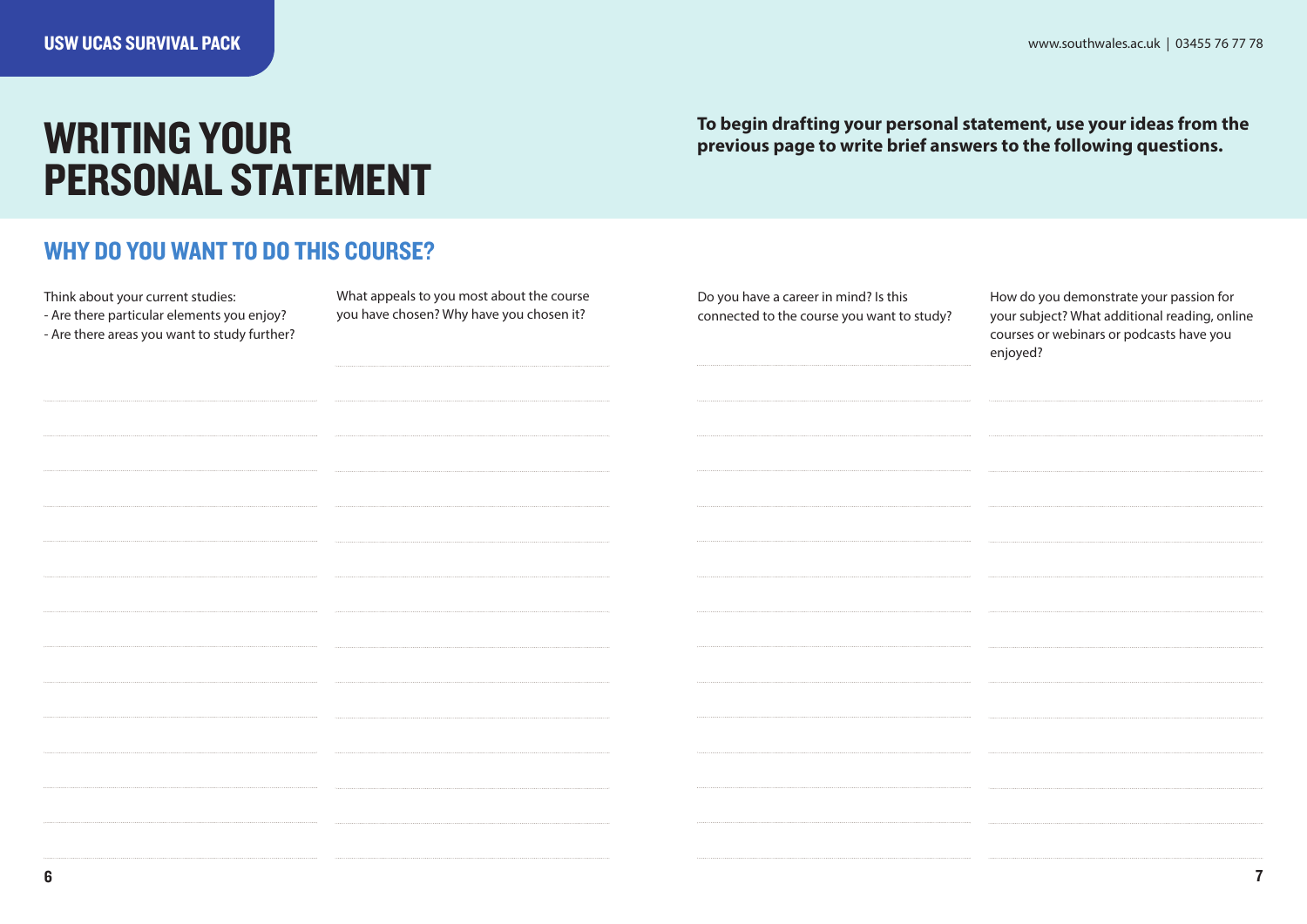### WHAT ARE YOUR GREATEST STRENGTHS AND SKILLS? WHAT ACHIEVEMENTS HAVE YOU GAINED?

Don't be afraid to talk positively about yourself - this is your chance to shine!

List the achievements you have gained at school, such as your qualifications, responsibilities, awards and certificates.

List extra-curricular activities you've been involved in, such as drama groups or sports teams, including any achievements.

### REMEMBER YOUR ABC

**Consider how what you have gained or achieved relates to the university course you want to study.**

### ACTIVITY

**What have you done, achieved, experienced or read?**



**the activity?**

**How does this relate to the course you are applying for?**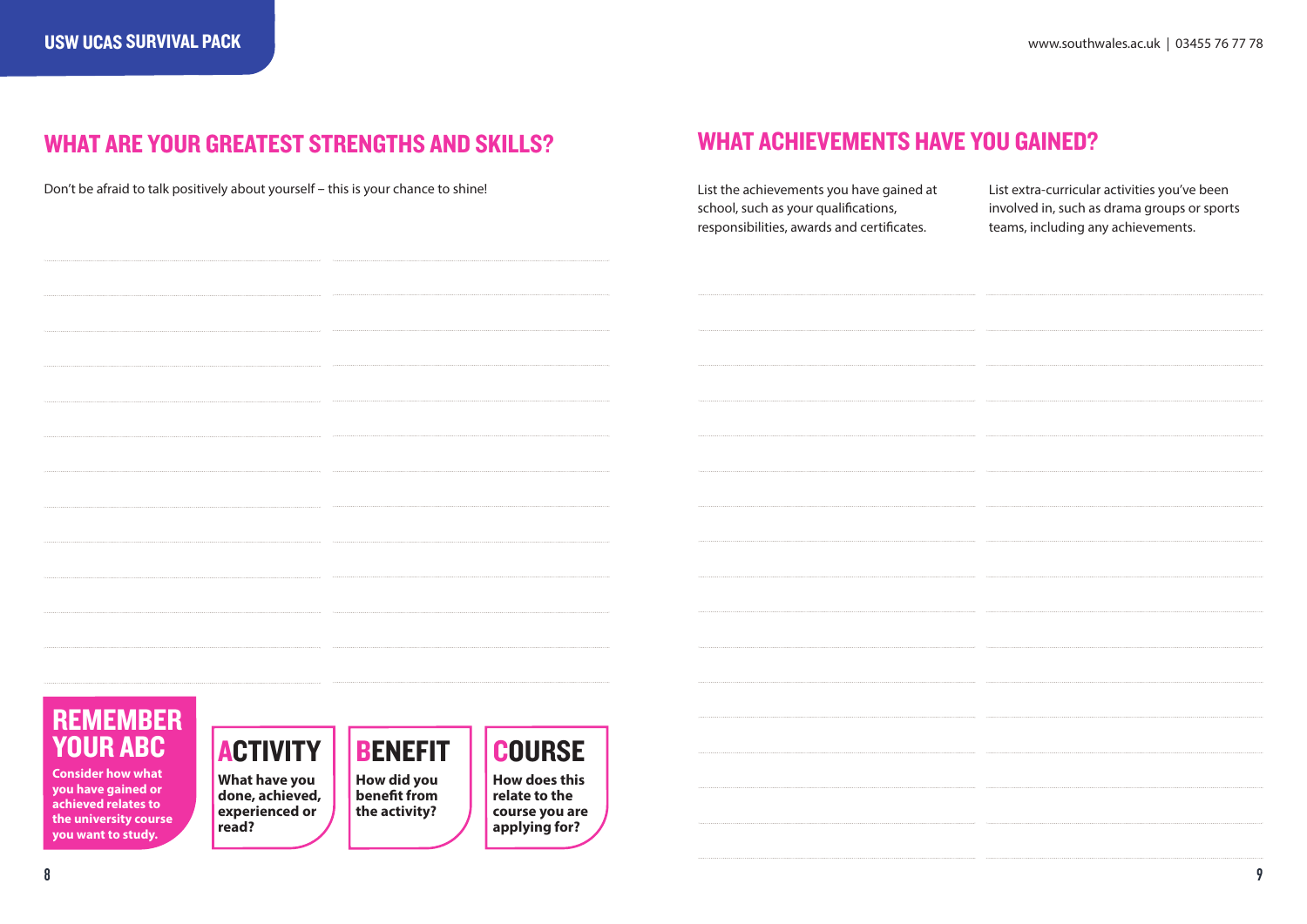#### WHAT SKILLS AND EXPERIENCE DO YOU HAVE THAT ARE RELEVANT TO HIGHER EDUCATION?

Have you taken part in work experience or a have a part-time job? If so, how have you benefited from this? Do you have additional responsibilities such as looking after a sibling or relative?

#### **NOTES** WHAT ARE YOUR HOBBIES?

If you'd like some help and guidance with your personal statement or UCAS application, get in touch with us. E-mail **schoolsandcolleges@southwales.ac.uk** or find us on Unibuddy – search 'Chat to our Students' at **www.southwales.ac.uk**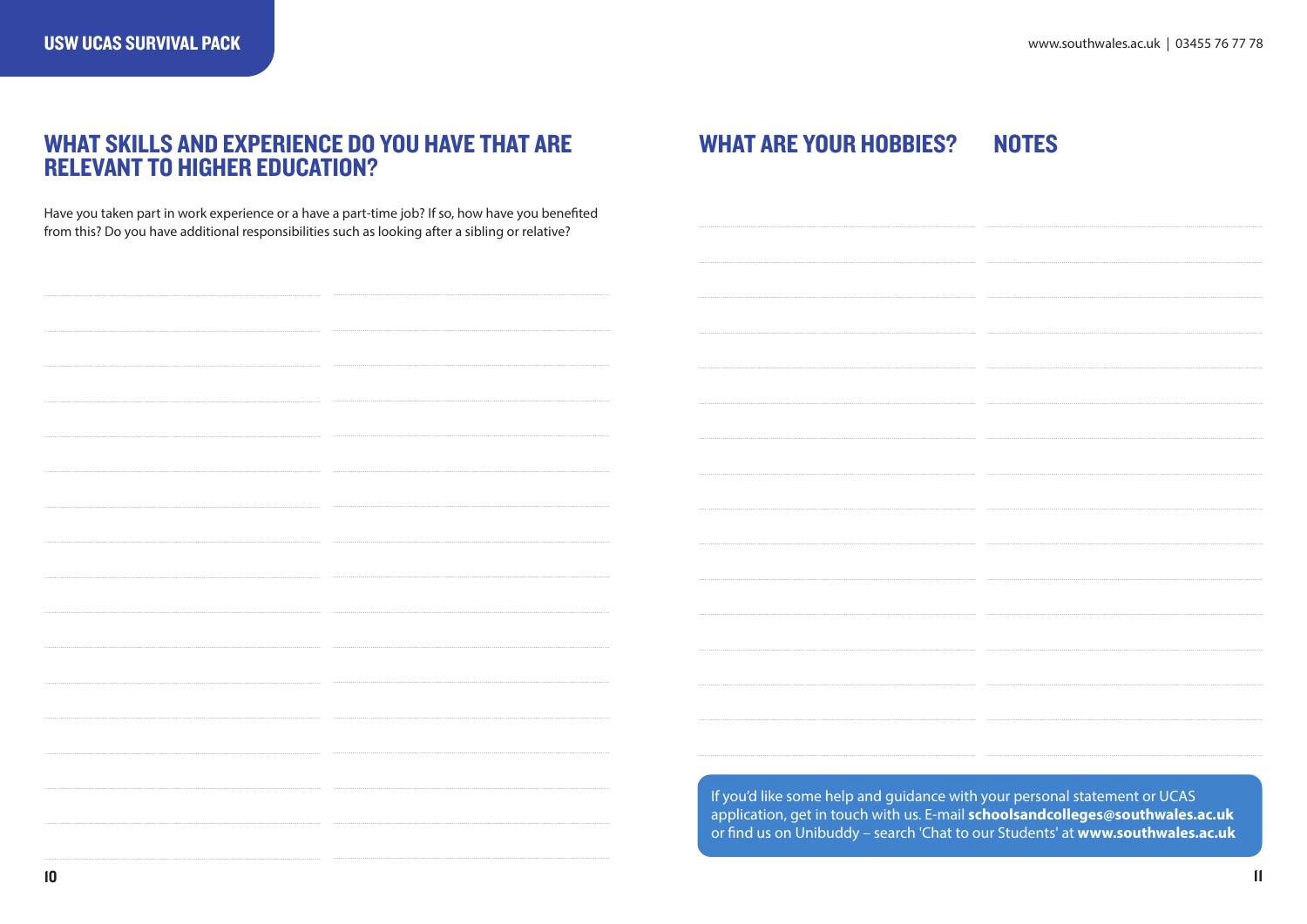## PREPARING YOUR PERSONAL STATEMENT



- $\checkmark$  You can only write one personal statement, so remember to make a list of all the things you want to include in it.
- $\sqrt{\ }$  Remember that the same statement will be sent to all the universities you apply to.
- $\checkmark$  Start drafting your personal statement early to ensure you have enough time to read through and edit.
- 3Research! Research! Research! Look at different university websites and see what skills and qualities they're looking for.
- You will need to explain why you're interested in that specific subject area.
- $\sqrt{\frac{1}{100}}$  How your current and previous studies relate to the course you've chosen.
- $\sqrt{\frac{1}{100}}$  How your previous jobs and work experiences relate to your skills and the course you've chosen.
- $\sqrt{\frac{1}{2}}$  Explain any training you've had and achievements you've gained.



- $\sqrt{\ }$  The introduction and the way you start your personal statement determines whether the reader wants to continue reading it.
- $\checkmark$  Structure your personal statement and be clear and concise.
- $\checkmark$  Check grammar, spelling and punctuation.
- $\sqrt{\frac{2}{1}}$ Emphasise your commitment, enthusiasm and skills.





- ◆ Don't copy! UCAS software systems detects if a statement has been copied, which could hinder your chances of being accepted.
- 3You will need to write 47 lines of text maximum, which is equivalent to 4,000 characters (this includes blank spaces).

#### WATCH OUR TALK FOR MORE ADVICE ON WRITING YOUR PERSONAL STATEMENT:

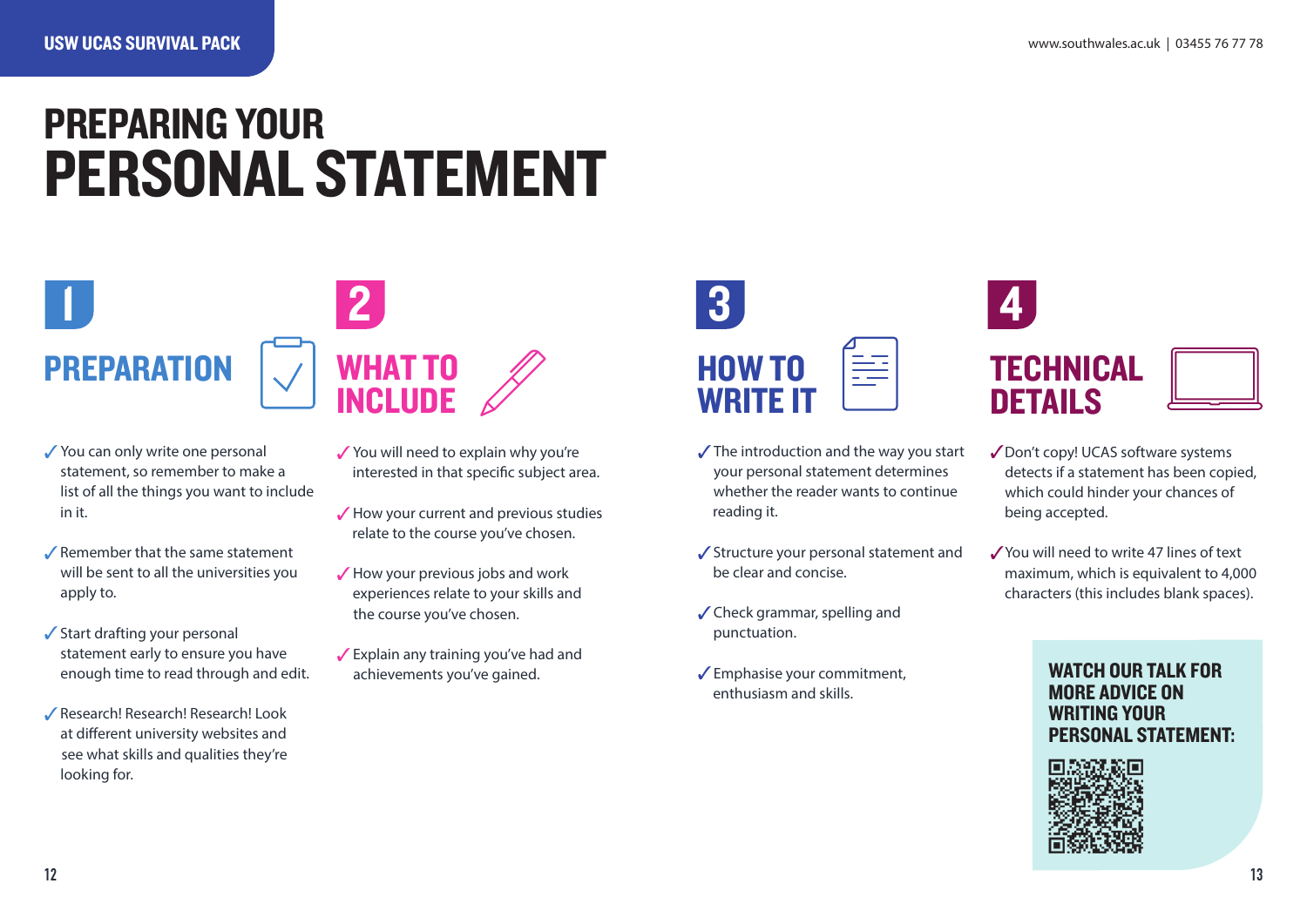## GET TO KNOW USW

We're looking forward to meeting you and welcoming you to USW! You can find a list of upcoming Open Days on our website: **www.southwales.ac.uk**

There are lots of ways to get in touch with us and find out more. Through our website, you can chat to students and tutors, take virtual tours and ask any questions you have about studying at USW.

SCAN TO BOOK YOUR OPEN DAY PLACE



## OPEN DAYS: WHAT DO I WANT TO KNOW?

**Note down some questions you'd like to ask at university Open Days, such as questions about the course structure or assessment methods, accreditations and what careers graduates have embarked on, or the work experience on offer as part of the course.**



You can talk to USW students and academic staff online at any time. Just search 'Chat to our Students' at **www.southwales.ac.uk**